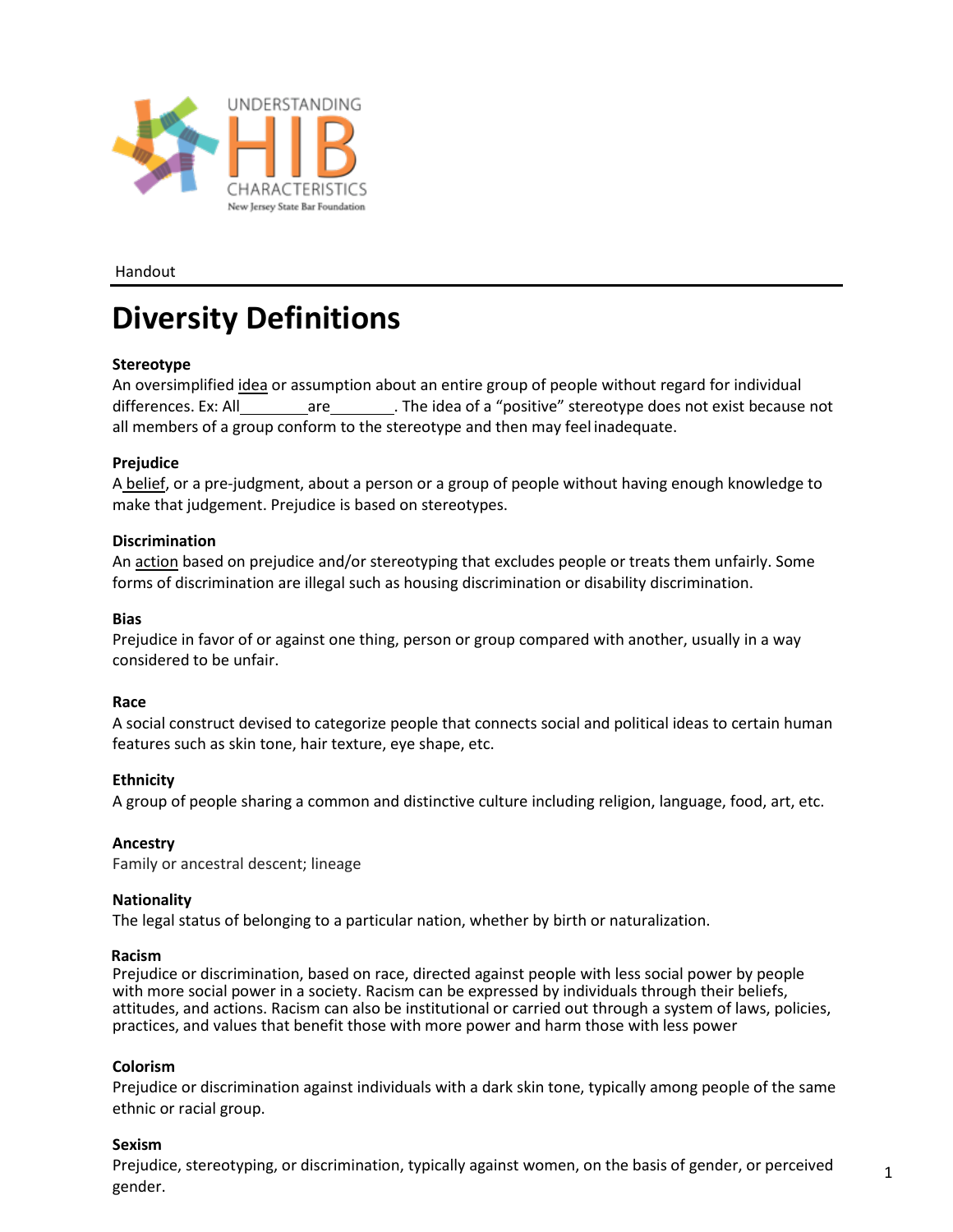## **Ageism**

Prejudice, stereotyping or discrimination on the basis of a person's age, or perceived age.

## **Classism**

Prejudice, stereotyping or discrimination against or in favor of people belonging to a particular social class, or a perceived social class.

## **Ableism**

Prejudice, stereotyping or discrimination in favor of people who do not have a physical, mental, or sensory disability

## **Disablism**

Prejudice and/or discrimination against people who have, or are perceived to have, a physical, mental, or sensory disability

## **Neurotypical**

Having a style of neurocognitive functioning that falls within the dominant societal standards of "normal."

## **Neurodiversity**

The diversity of human brains and minds – the infinite variation in neurocognitive functioning within our species.

## **Neurodivergent**

Having a brain that functions in ways that diverge significantly from the dominant societal standards of "normal."

## **Weightism**

Bias, prejudice, or discrimination against people based on their size, shape, or weight

#### **Anti-Semitism**

Prejudice, stereotyping or discrimination against people who are Jewish, or people who are perceived to be Jewish.

#### **Xenophobia**

Intense or irrational fear or dislike of strangers or foreigners or of anything that is strange or foreign.

#### **Islamophobia**

Intense or irrational fear of, or prejudice, stereotyping or discrimination against people who are Muslim, or people who are perceived to be Muslim.

#### **Heterosexism**

Prejudice or discrimination against homosexuals on the assumption that heterosexuality is the normal sexual orientation.

## **Homophobia**

Irrational fear of, aversion to, discomfort with, or discrimination against people who are, or who are perceived to be, gay, lesbian or bisexual.

## **Transphobia**

Irrational fear of, aversion to, or discrimination against transgender or transsexual people.

**Cis-sexism** The discrimination against and oppression of transgender, nonbinary, and gendernonconforming people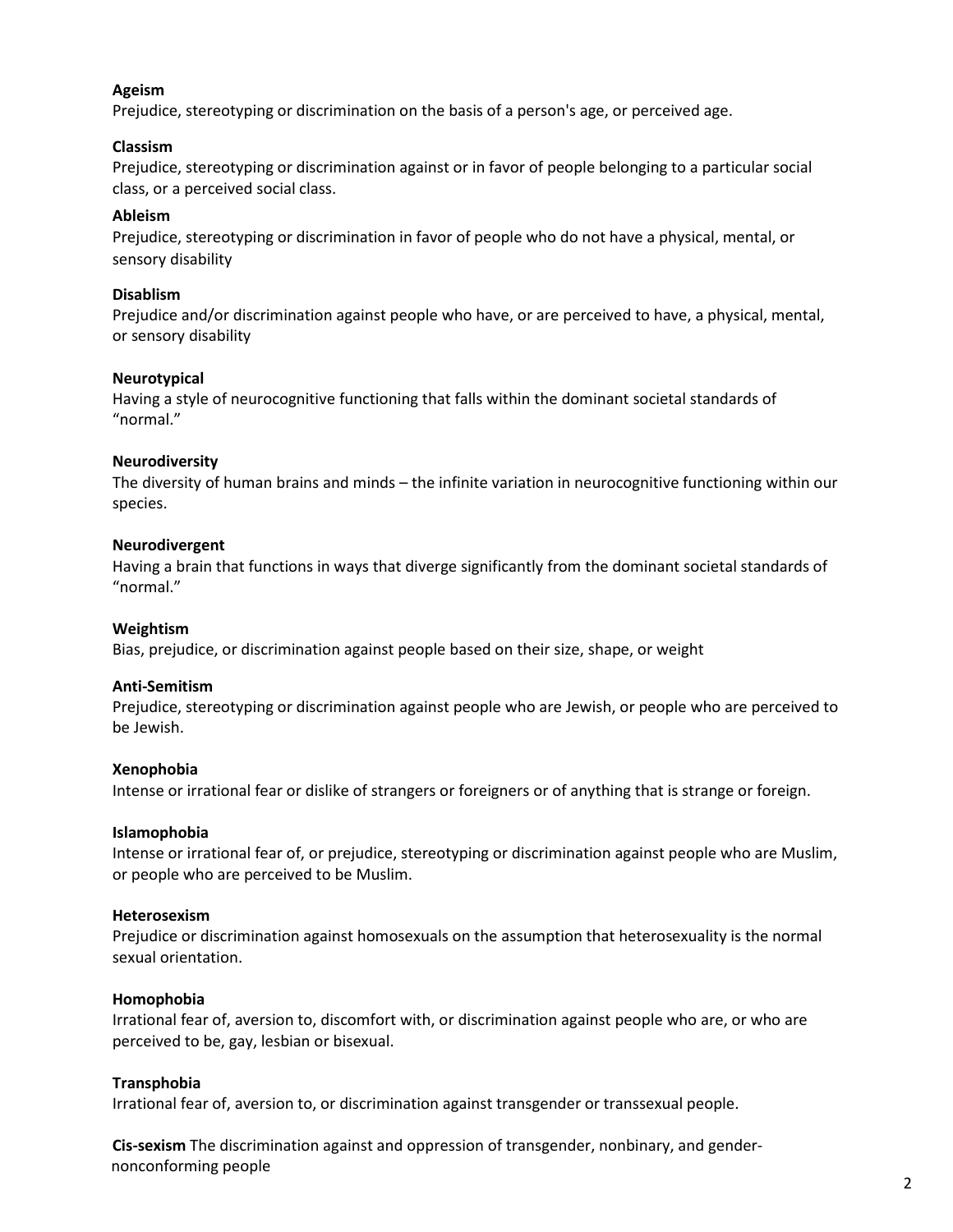## **Gender and Sexuality Definitions**

*Definitions according to the Human Rights Campaign (the largest national lesbian, gay, bisexual, transgender and queer civil rights organization in USA):*

## **Asexual**

Often called "ace" for short, asexual refers to a complete or partial lack of sexual attraction or lack of interest in sexual activity with others. Asexuality exists on a spectrum, and asexual people may experience no, little, or conditional sexual attraction.

## **Bisexual**

A person emotionally, romantically, or sexually attracted to more than one sex, gender or gender identity though not necessarily simultaneously, in the same way or to the same degree. Sometimes used interchangeably with pansexual.

## **Cisgender**

A person whose gender identity aligns with those typically associated with the sex assigned to them at birth.

## **Gay**

A person who is emotionally, romantically, or sexually attracted to members of the same gender. Men, women, and non-binary people may use this term to describe themselves.

## **Gender binary**

A system in which gender is constructed into two strict categories of male or female. Gender identity is expected to align with the sex assigned at birth and gender expressions and roles fit traditional expectations.

## **Gender dysphoria**

Clinically significant distress caused when a person's assigned birth gender is not the same as the one with which they identify. According to the American Psychiatric Association's Diagnostic and Statistical Manual of Mental Disorders (DSM), the term – which replaces Gender Identity Disorder – "is intended to better characterize the experiences of affected children, adolescents, and adults."

## **Gender expression**

External appearance of one's gender identity, usually expressed through behavior, clothing, haircut or voice, and which may or may not conform to socially defined behaviors and characteristics typically associated with being either masculine or feminine.

## **Gender-fluid**

A person who does not identify with a single fixed gender or has a fluid or unfixed gender identity.

## **Gender identity**

Our internal experience and naming of our gender. It can correspond to or differ from the sex we were assigned at birth.

## **Gender non-conforming**

A broad term referring to people who do not behave in a way that conforms to the traditional expectations of their gender, or whose gender expression does not fit neatly into a category. While many also identify as transgender, not all gender non-conforming people do.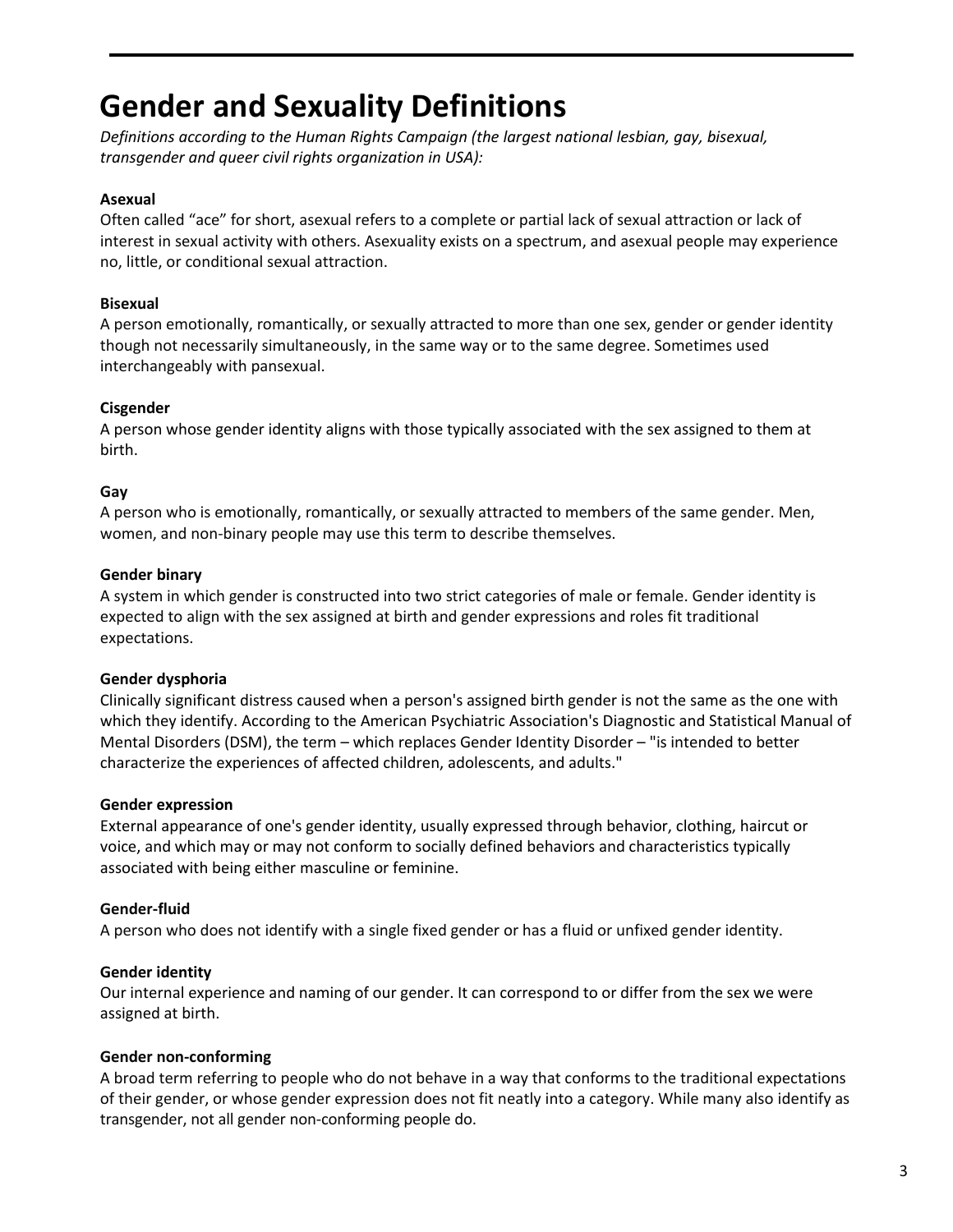## **Genderqueer**

Genderqueer people typically reject static or binary categories of gender, embracing a fluidity of gender identity and often, though not always, sexual orientation. People who identify as "genderqueer" may see themselves as being both male and female, neither male nor female or as falling completely outside these categories.

## **Gender transition**

A series of processes that some transgender people may undergo in order to live more fully as their true gender. This typically includes social transition, such as changing name and pronouns, medical transition, which may include hormone therapy or gender affirming surgeries, and legal transition, which may include changing legal name and sex on government identity documents. Transgender people may choose to undergo some, all or none of these processes.

## **Intersex**

Intersex people are born with a variety of differences in their sex traits and reproductive anatomy. There is a wide variety of difference among intersex variations, including differences in genitalia, chromosomes, gonads, internal sex organs, hormone production, hormone response, and/or secondary sex traits.

## **Lesbian**

A woman who is emotionally, romantically, or sexually attracted to other women. Women and non-binary people may use this term to describe themselves.

## **LGBTQIA Plus**

An acronym for "lesbian, gay, bisexual, transgender, queer, questioning, intersex, and asexual" with a "+" sign to recognize the limitless sexual orientations and gender identities that exist.

#### **Non-binary**

An adjective describing a person who does not identify exclusively as a man or a woman. Non-binary people may identify as being both a man and a woman, somewhere in between, or as falling completely outside these categories. While many also identify as transgender, not all non-binary people do. Non-binary can also be used as an umbrella term encompassing identities such as agender, bigender, genderqueer or gender-fluid.

#### **Queer**

A term people often use to express a spectrum of identities and orientations that are counter to the mainstream. Queer is often used as a catch-all to include many people, including those who do not identify as exclusively straight and/or folks who have non-binary or gender-expansive identities. This term was previously used as a slur, but has been reclaimed by many parts of the LGBTQ+ movement.

#### **Pansexual**

Describes someone who has the potential for emotional, romantic, or sexual attraction to people of any gender though not necessarily simultaneously, in the same way or to the same degree. Sometimes used interchangeably with bisexual.

#### **Sex assigned at birth**

The sex, male, female, or intersex, that a doctor or midwife uses to describe a child at birth based on their external anatomy.

**Sexual orientation**: An inherent or undeniable enduring emotional, romantic, or sexual attraction to other people.

**Transgender**: An umbrella term for people whose gender identity and/or expression is different from cultural expectations based on the sex they were assigned at birth. Being transgender does not imply any specific sexual orientation. Transgender people may identify as straight, gay, lesbian, bisexual, etc.